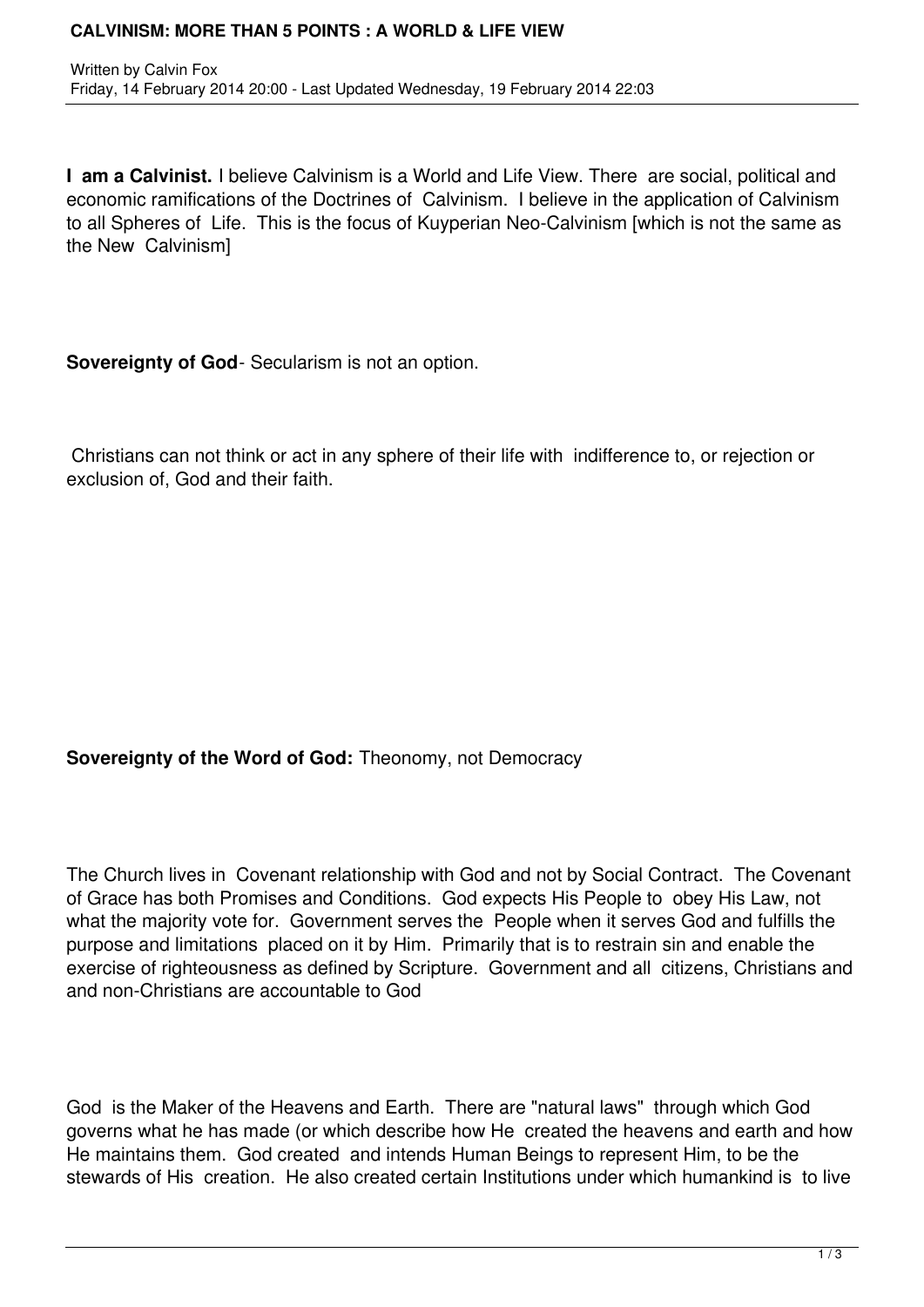### **CALVINISM: MORE THAN 5 POINTS : A WORLD & LIFE VIEW**

Written by Calvin Fox Friday, 14 February 2014 20:00 - Last Updated Wednesday, 19 February 2014 22:03

(Creational Ordinances)- Marriage and Family, Church, Community and Civil Government (called "Spheres"). As with the heavens, these Institutions or Spheres have built-in structures or norms by which they are to function. All that God has made, including these laws or Norms, remains "Good". They glorify God and doing that is the purpose of everything

All humans, as they image God, are capable of doing good things (Common Grace), but they also are innately capable of all kinds and depths of sinful behavior. The root of this behavior is their "fallen" or Sin Nature. It makes them hostile toward God and live in rebellion against Him. They take what is good and misuse it. They abuse it for their own purposes and not to the Glory of God. They take "Nature", Marriage and Family, Church, Community and Civil Government in directions that God never intended. Therefore, humans need restraint and discipline. Without that, the "lower or Sin nature" prevails. The restraint is provided by culture, tradition, education and the law. The latter is maintained by Government and it, in turn, is under the restraint of the Constitution.

Specifically, God instituted Government to restrain human beings from corrupting or misusing Nature, Marriage and Family, Church and Community, including Commerce. It is not the purpose of Government to change human nature (only God can do that) or to take "Nature", Marriage and Family, Church/Moral Education, Community and Commerce in directions that God never intended for them.

# **Description of the Sovereign Spheres responsible to God**

- **Marriage: Heterosexual and Heirarchical** anti-complementarian and same-sex marriage

 - **Family: Parents and Children; multi-generational-** anti-single parent "family", anti-abortion, anti-childless marriage by choice, anti-one generational "family"

 - **Church/Moral Education: The Ten Commandments (both Tablets)** anti subversive influences

 - **Community: the Common Good and the Principle of Subsidiarity,** anti-individualism, anti-freedom of the individual (Egoism or Ayn Rand Selfishness), anti-special interest politics